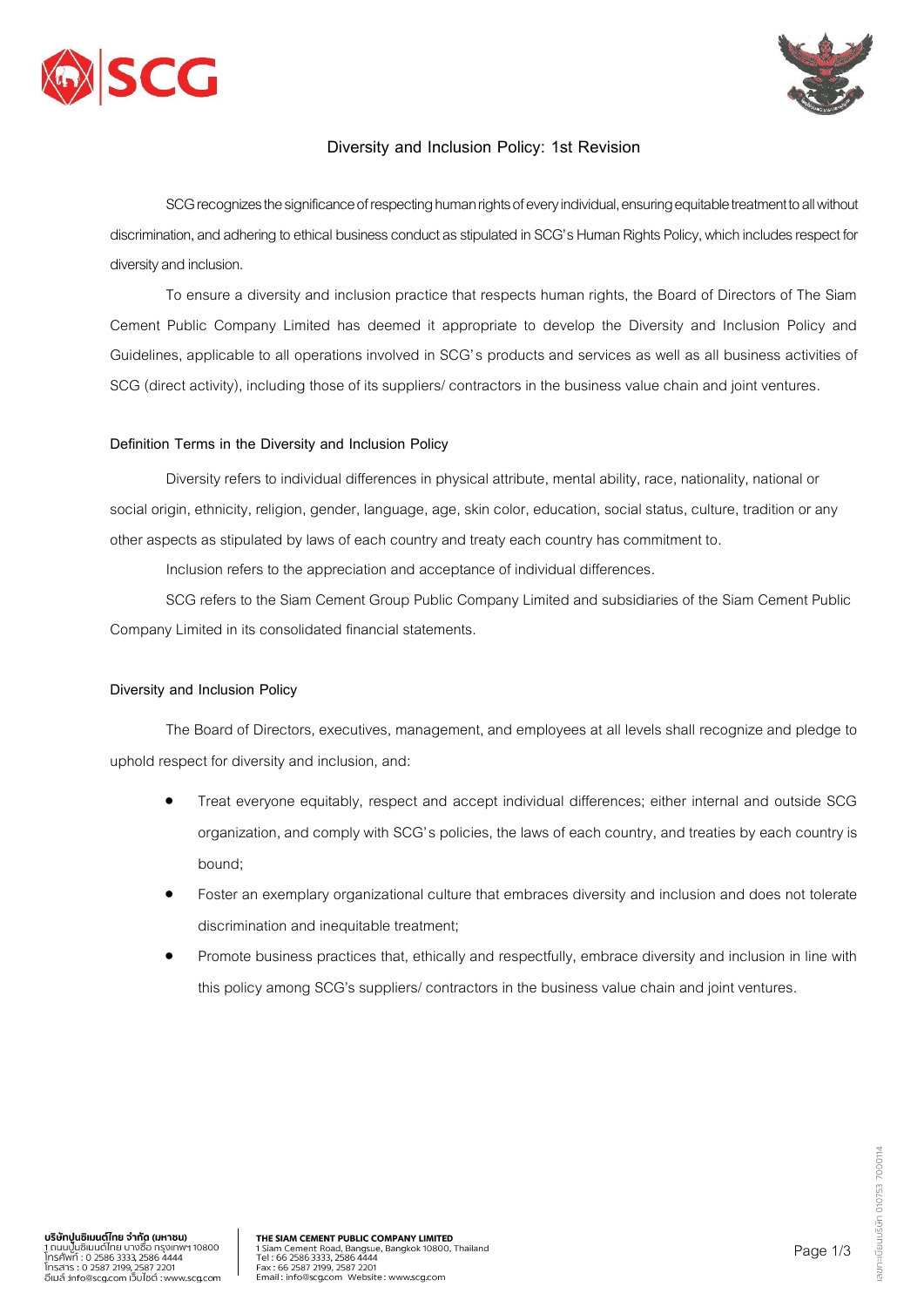## **Guidelines**

- 1. Everyone shall treat individuals equitably; show respect for diversity and inclusion; be open and promote openness to different opinions; foster an ambience and organizational culture that embraces diversity and inclusion in accordance with this policy.
- 2. Respect for diversity and inclusion is considered part of SCG's business strategy, which will promote SCG's business initiatives and development.
- 3. The executives, management, supervisors, and leaders at all levels shall promote respect for diversity and inclusion across SCG.
- 4. SCG encourages every business unit to take into consideration diversity and inclusion as appropriate when nominating members of the Board of Directors, members of other committee at any level, or candidates for other positions.
- 5. Diversity and inclusion practices must be strictly applied to human resource management, including recruitment, employment, employee development, career advancement, performance and remuneration management, retirement, and others.
- 6. SCG shall communicate with and educate SCG's employees, suppliers/contractors in the business value chain and those in the joint ventures to join the business, as well as foster an understanding, prescribe directions, and provide other supports to promote business practices that embrace diversity and inclusion and regularly check for understanding.
- 7. Every employee must exercise caution when performing duty to prevent human rights violations; be vigilant about diversity and inclusion; and do not willfully ignore any act considered to violate the rights of an individual related to SCG, in which case the employee shall report the incident to supervisors or responsible parties, cooperate in fact-finding processes, and should there be any inquiries, consult their supervisors or responsible parties through designated channels.
- 8. Provide up-to-date and effective grievance mechanism, fairly treat and protect any whistleblower who reports a violation of the rights of an individual related to SCG by implementing whistleblower protection measures to protect all whistleblowers and informants involved as stipulated in SCG Whistleblower Protection Policy.
- 9. Any person who violates the rights of another person on the basis of their individual differences, which is also considered a violation of SCG Code of Conduct, shall be subject to a disciplinary inquiry as prescribed by SCG's regulations and may also be subject to legal punishment if the act is against the law